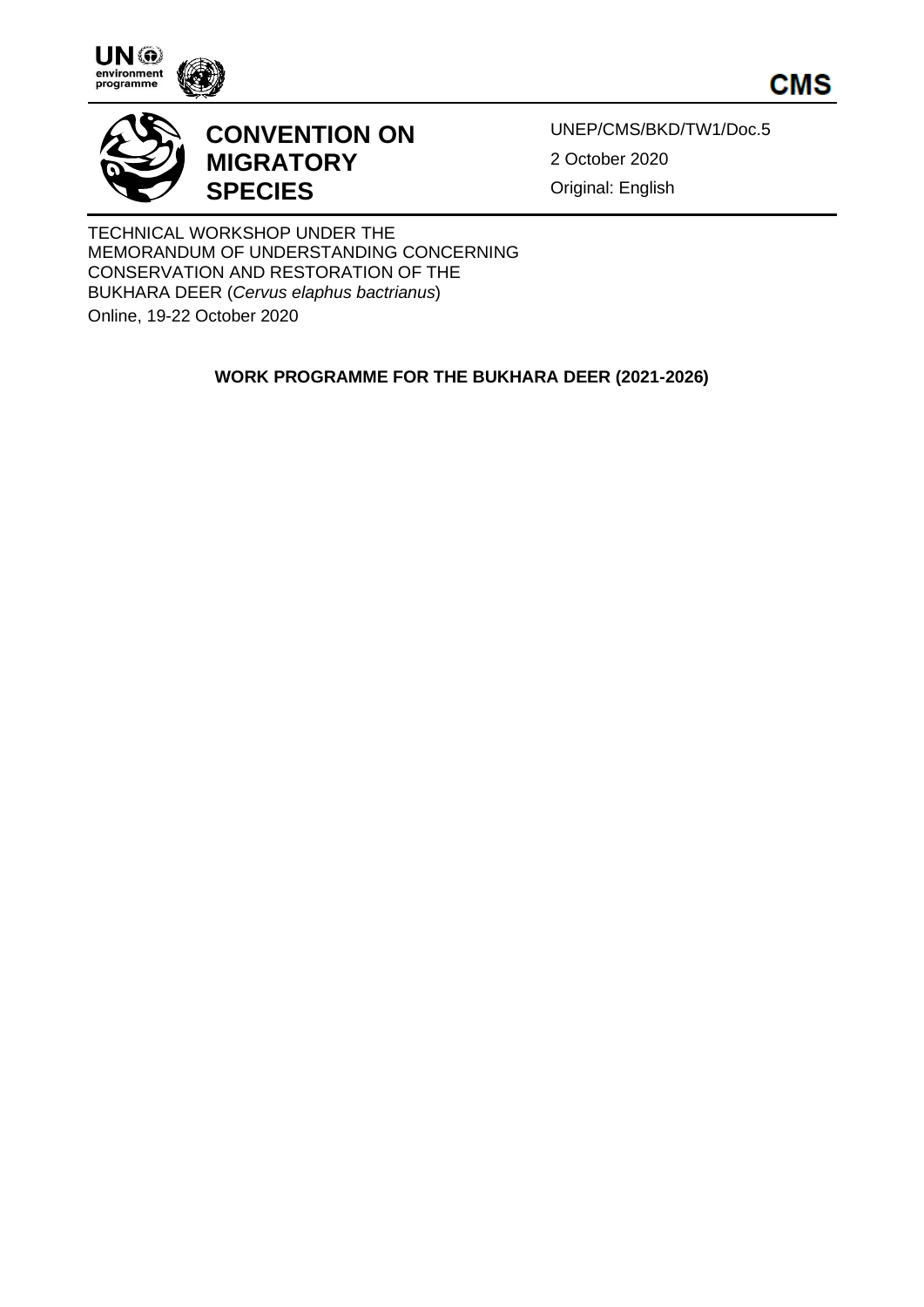## **WORK PROGRAMME FOR THE BUKHARA DEER (2021-2026)**

**Overall goal:** To restore and maintain Bukhara Deer populations in a favourable conservation status throughout their range.

|     | <b>Measures to be taken</b>                                                                                                                                                                                          | Urgency <sup>1</sup> | Responsibility <sup>2</sup> |
|-----|----------------------------------------------------------------------------------------------------------------------------------------------------------------------------------------------------------------------|----------------------|-----------------------------|
|     | <b>Range-wide measures</b>                                                                                                                                                                                           |                      |                             |
| 1.0 | <b>Maintain and restore habitat</b>                                                                                                                                                                                  |                      |                             |
| 1.1 | Examine and evaluate the management of existing nature reserves with Bukhara Deer populations to identify and address   1<br>problems and improve management effectiveness.                                          |                      |                             |
| 1.2 | Provide financial and technical support for the management of Bukhara Deer nature reserves.                                                                                                                          | $\overline{2}$       |                             |
| 1.3 | Consider establishing additional protected areas as well as ecological networks and corridors, which enable deer to migrate<br>and expand their range (see also country-specific measures -7.1, 8.2,9.1,10.2).       | 2                    |                             |
| 1.4 | Improve conditions for Bukhara Deer to move outside of protected areas through integrative land use planning,<br>reforestation and conflict prevention measures to increase acceptance of deer in local communities. | $\overline{2}$       |                             |
| 1.5 | Consider providing deer in protected areas with winter feeding during harsh weather conditions as well as access to water<br>in order to avoid habitat degradation and overgrazing of the areas.                     | 2                    |                             |
| 2.0 | <b>Reduce mortality</b>                                                                                                                                                                                              |                      |                             |
| 2.1 | Improve anti-poaching measures inside and outside of protected areas, including in transboundary areas through<br>improved cooperation with and between border guards of relevant countries.                         | 2                    |                             |
| 2.2 | Provide training and capacity-building for rangers and the staff of protected areas.                                                                                                                                 | 3                    |                             |
| 2.3 | Provide technical support to improve anti-poaching activities and monitoring, including installation of photo-traps in<br>Bukhara Deer habitat to detect poachers.                                                   | $1 - 2$              |                             |
| 2.4 | Introduce and implement the SMART technology in the system of patrolling and monitoring in Bukhara Deer protected<br>areas.                                                                                          | l 3                  |                             |

<sup>&</sup>lt;sup>1</sup> Urgency: 1 - Urgent (crucial for preventing population extirpation, immediate within 1-2 years). 2 - Important (necessary for stabilisation of numbers, medium-term within 3-5 years). 3 - Useful (will contribute to population restoration, medium-term within 5 years).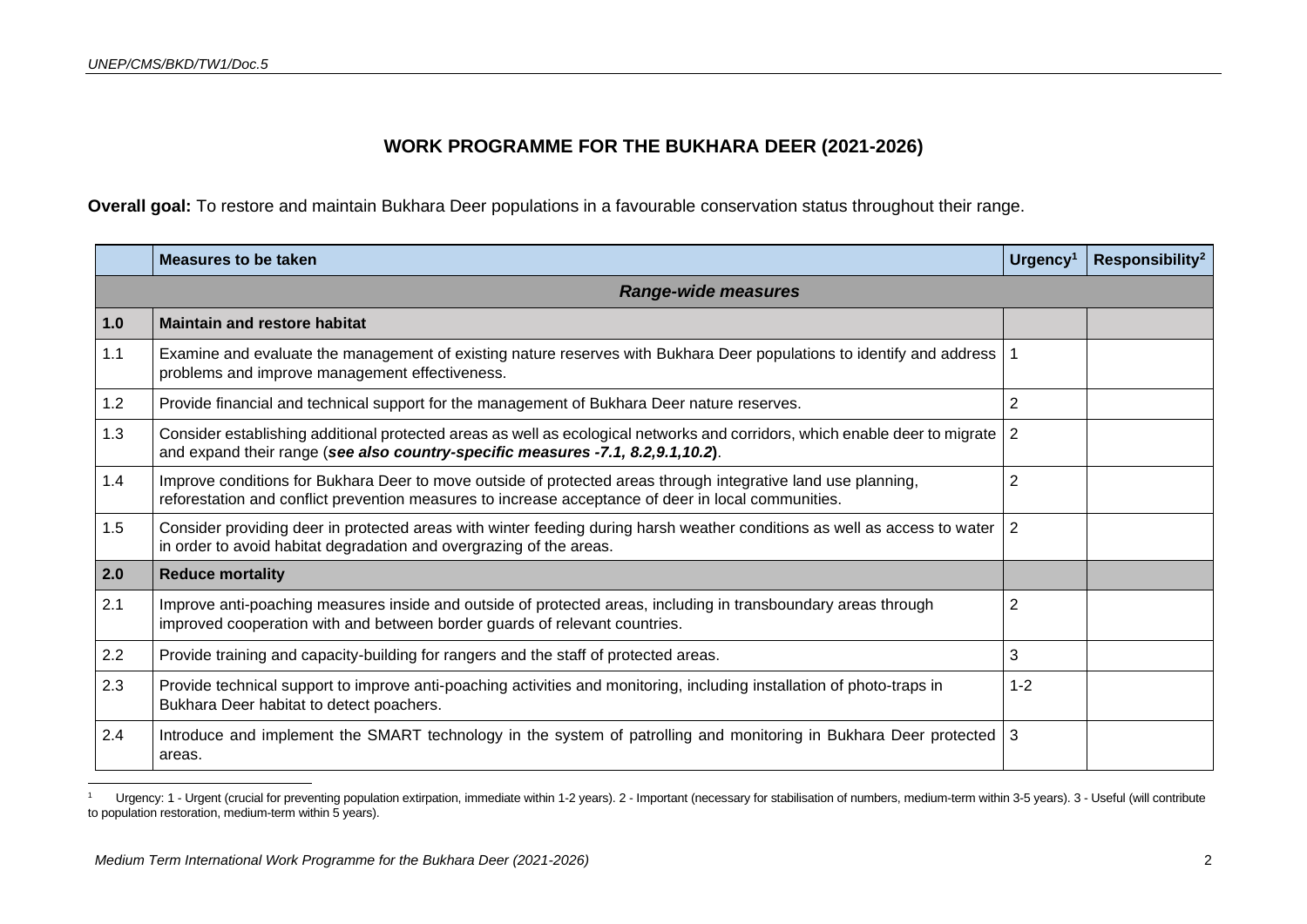|     | <b>Measures to be taken</b>                                                                                                                                                                                                                                                                                                                        | Urgency <sup>1</sup> | Responsibility <sup>2</sup> |
|-----|----------------------------------------------------------------------------------------------------------------------------------------------------------------------------------------------------------------------------------------------------------------------------------------------------------------------------------------------------|----------------------|-----------------------------|
| 3.0 | Participation of local communities in conservation activities                                                                                                                                                                                                                                                                                      |                      |                             |
| 3.1 | Develop socio-economic and community-based activities, including ecological education, alternative forms of income 2<br>generation for local communities and enhance sustainable natural resource use and prevent illegal logging, illegal cattle<br>grazing inside of protected areas, overgrazing and poaching.                                  |                      |                             |
| 3.2 | Working with the media (at the regional, state and local level) to raise awareness about the problems of Bukhara Deer<br>conservation and restoration.                                                                                                                                                                                             | 3                    |                             |
| 3.3 | Develop ecotourism in the protected areas with involvement of local communities, using reintroduction sites and captive<br>facilities as well as guided tours.                                                                                                                                                                                     | 3                    |                             |
| 3.4 | Develop options for deer antler farming under consideration of technical requirements, types of territories, business plans,<br>legal conditions and in close consultation and participation of local communities.                                                                                                                                 | 3                    |                             |
| 4.0 | <b>Scientific research</b>                                                                                                                                                                                                                                                                                                                         |                      |                             |
| 4.1 | Conduct scientific research and population monitoring throughout the species range, including on genetics, diseases,<br>migrations and competition with livestock.                                                                                                                                                                                 | $\overline{2}$       |                             |
| 4.2 | Monitor the development of reintroduced groups of animals.                                                                                                                                                                                                                                                                                         | $\mathbf{1}$         |                             |
| 4.3 | Organize consultations, expeditions, study tours and monitoring among Bukhara Deer experts and practitioners to<br>facilitate information and knowledge exchange.                                                                                                                                                                                  | 3                    |                             |
| 4.4 | Provide training for the staff of protected areas on monitoring methods in cooperation with leading scientific institutions.                                                                                                                                                                                                                       | $\overline{2}$       |                             |
| 5.0 | <b>Enhance international cooperation</b>                                                                                                                                                                                                                                                                                                           |                      |                             |
| 5.1 | Improve and harmonize legal mechanisms to protect transboundary migrations of Bukhara Deer (see country-specific<br>measures - 8.2, 9.1).                                                                                                                                                                                                          | $\overline{2}$       |                             |
| 5.2 | Provide centralized coordination and information exchange among Signatories and all stakeholders.                                                                                                                                                                                                                                                  | 1                    |                             |
| 5.3 | Strengthen international cooperation and information exchange inter alia by implementing special conservation measures<br>for transboundary populations in the middle Amudarya in Uzbekistan and Turkmenistan; the upper Amudarya of Afghanistan<br>and Tajikistan; Zarafshan in Uzbekistan and Tajikistan; Syrdarya in Kazakhstan and Uzbekistan. |                      |                             |
| 5.4 | Publish the list of CMS National Focal Points and leading national Bukhara Deer experts for each Signatory/Range State<br>on the CMS website.                                                                                                                                                                                                      | $\mathbf 1$          |                             |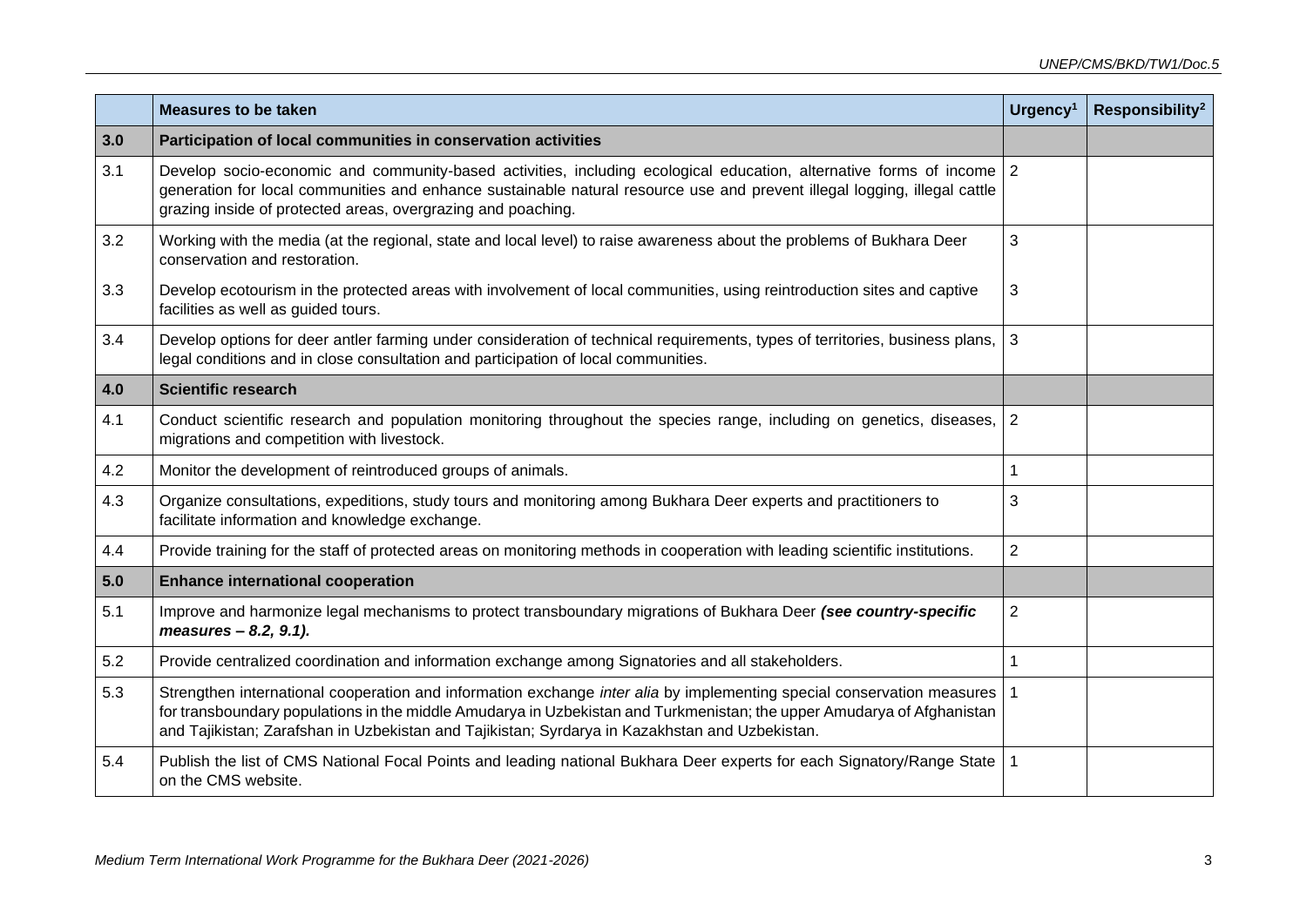|     | Measures to be taken                                                                                                                                                                                                                                                                  | Urgency <sup>1</sup> | Responsibility <sup>2</sup> |  |
|-----|---------------------------------------------------------------------------------------------------------------------------------------------------------------------------------------------------------------------------------------------------------------------------------------|----------------------|-----------------------------|--|
| 5.5 | Organize regular meetings of the Bukhara Deer Range States in line with and in the frame of meetings of the Central Asian<br>Mammals Initiative (CAMI).                                                                                                                               | <b>3</b>             |                             |  |
| 5.6 | Complete joint surveys and Bukhara Deer census in transboundary areas, between Uzbekistan, Tajikistan, Afghanistan; as   2<br>well as between Uzbekistan and Turkmenistan.                                                                                                            |                      |                             |  |
| 5.7 | Improve legal mechanisms to ensure safe transboundary migrations of Bukhara Deer as well as training and cooperation<br>with border guards and customs.                                                                                                                               |                      |                             |  |
| 5.8 | Raise funds for conservation programmes and develop comprehensive project proposals, both at country level and for<br>transboundary populations, for submission to appropriate funding schemes and donors.                                                                            |                      |                             |  |
| 5.9 | Develop and agree on bilateral agreements and transboundary protected areas management plans.                                                                                                                                                                                         | 2                    |                             |  |
| 6.0 | <b>Captive Breeding and Reintroduction</b>                                                                                                                                                                                                                                            |                      |                             |  |
| 6.1 | Conduct an inventory of deer habitat, which is suitable to support deer populations to facilitate the expansion of the animal's<br>range.                                                                                                                                             |                      |                             |  |
| 6.2 | Further enhance existing reintroduction programmes, especially outside the main Amudarya River valley (see country-<br>specific measures - 7.3, 7.4, 8.4, 8.5, 10.4), to ensure the survival of deer in case of local ecological disasters in<br>populations and population declines. |                      |                             |  |
| 6.3 | Use best practices available and methodological guidelines for planning practical reintroduction activities. <sup>3</sup>                                                                                                                                                             |                      |                             |  |
| 6.4 | Establish reserve groups of the species in isolated areas (for example, to replicate the successful experience of Tajikistan<br>in other territories), including consider the development of deer farms.                                                                              | 3                    |                             |  |
|     | <b>Country-specific measures</b>                                                                                                                                                                                                                                                      |                      |                             |  |
| 7.0 | <b>Kazakhstan</b>                                                                                                                                                                                                                                                                     |                      |                             |  |
| 7.1 | Develop the protected area system in the riparian forests of Syrdarya in accordance with the officially approved Government   1<br>plans.                                                                                                                                             |                      |                             |  |
| 7.2 | Implement reforestation programmes in natural habitats (in Ili-Balkhash, Syrdarya).                                                                                                                                                                                                   |                      |                             |  |

<sup>&</sup>lt;sup>3</sup> E.g. "Technical guidelines for restoration and reintroduction of the Bukhara deer in its natural environment"

<https://wwf.ru/en/resources/publications/booklets/technical-guidelines-for-restoration-and-reintroduction-of-the-bukhara-deer-in-its-natural-environme/>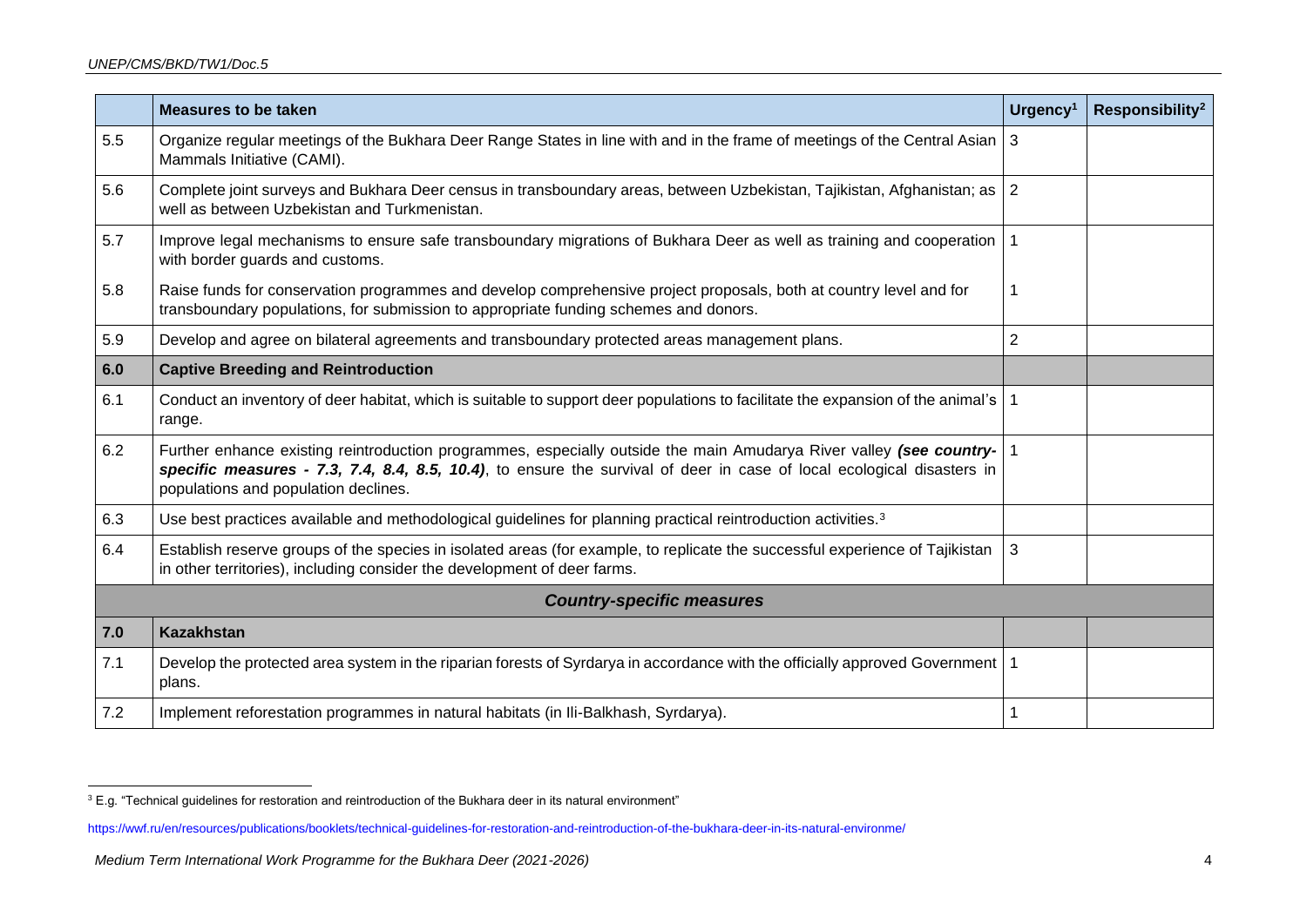|     | <b>Measures to be taken</b>                                                                                                                                                                                                                                                                                                   | Urgency <sup>1</sup> | Responsibility <sup>2</sup> |
|-----|-------------------------------------------------------------------------------------------------------------------------------------------------------------------------------------------------------------------------------------------------------------------------------------------------------------------------------|----------------------|-----------------------------|
| 7.3 | Develop and implement a programme for Bukhara deer reintroduction in the Ily-Balhash Reserve including translocation,<br>adaptation and release of about 200 animals from Karatchingil to Ily-Balhash in five years.                                                                                                          |                      |                             |
| 7.4 | Consider reintroducing Bukhara Deer in a number of potential sites, which have already been evaluated as suitable, namely   2<br>in the game management entity "Manul", National Nature Park Altyn-Emel, Ily river, "Kyzyltau" Baijurkum forestry (Syrdarya,<br>Kyzyl-Orda), Arysskii district of Southern-Kazakhstan oblast. |                      |                             |
| 7.5 | Develop ecotourism in Ily-Balhash, Syrdarya.                                                                                                                                                                                                                                                                                  | 3                    |                             |
| 8.0 | <b>Tajikistan</b>                                                                                                                                                                                                                                                                                                             |                      |                             |
| 8.1 | Implement measures to prevent the degradation of Bukhara Deer habitat by building dams to prevent extreme floods,<br>establish fire-prevention measures, facilitate regular water supply of the ecosystem in an optimal mode by building a<br>pumping station and clearing canals if necessary (Zeravshan, Tigrovaja Balka).  |                      |                             |
| 8.2 | Establish a system of ecological corridors and buffer zones in the upper reaches of Vakhsh along the border with<br>Afghanistan.                                                                                                                                                                                              | 2                    |                             |
| 8.3 | Identify in the Parkhar region disturbance factors and the level of forage resources competition with livestock, which affect<br>the population growth.                                                                                                                                                                       | $\overline{2}$       |                             |
| 8.4 | Build on the reintroduction activities in Ramit including through breeding, releases, winter feeding and monitoring of deer.                                                                                                                                                                                                  |                      |                             |
| 8.5 | Build on the initially successful reintroductions of Bukhara Deer in the 1970s in Sarikhosor and Dashtijum by preparing<br>adaptation pens, conducting translocation of deer, releasing and monitoring of deer.                                                                                                               | $\overline{2}$       |                             |
| 9.0 | <b>Turkmenistan</b>                                                                                                                                                                                                                                                                                                           |                      |                             |
| 9.1 | Develop a system of ecological corridors and buffer zones in the upper and middle reaches of Amudaria to provide for the<br>possibility of developing a transboundary Bukhara Deer population with Uzbekistan.                                                                                                                |                      |                             |